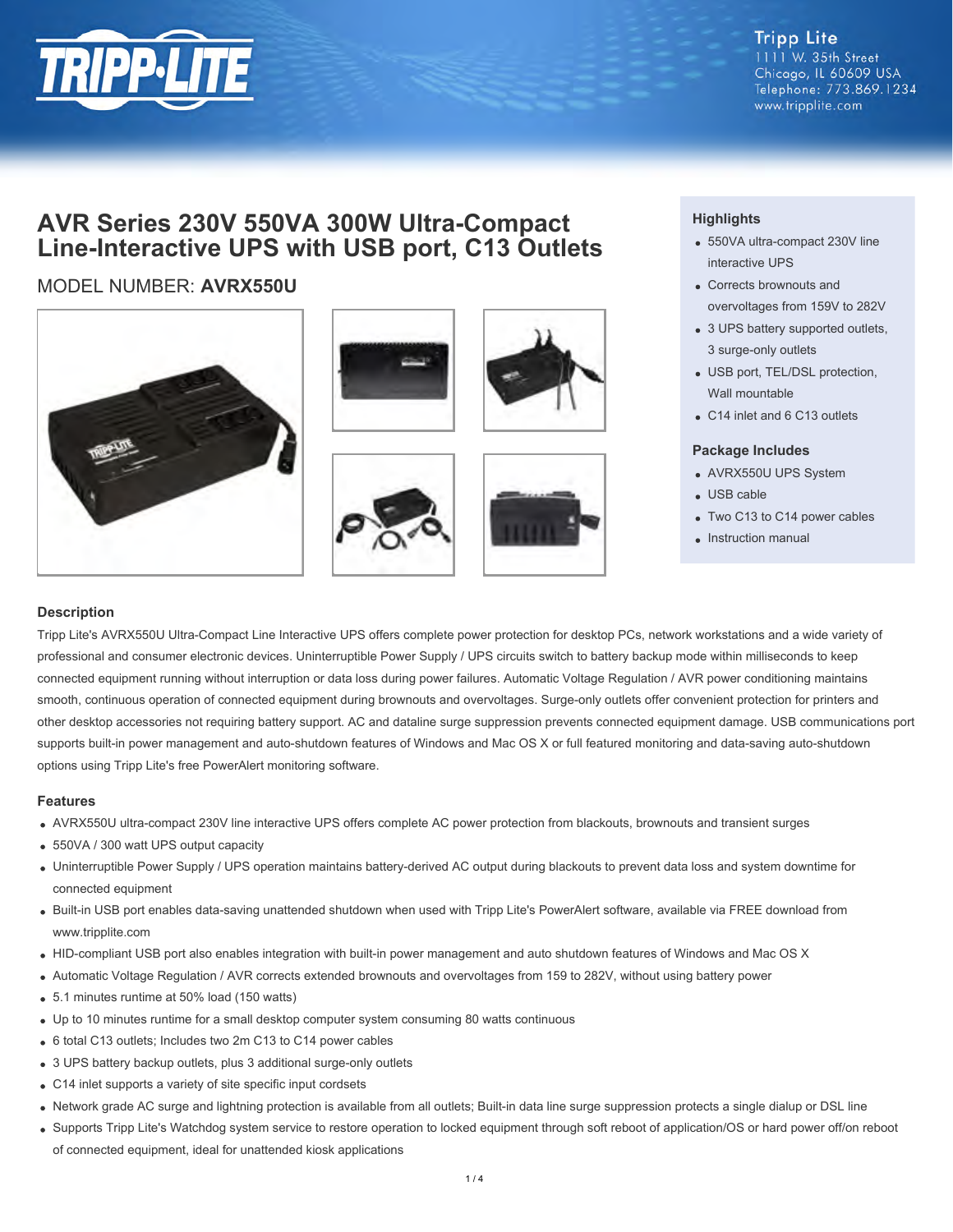

- Built-in grounding lug
- Hot swappable user battery replacement supported via easy access battery access door
- Optional PDUBHV10 bypass PDU enables hot-swappable UPS replacement with no disruption to connected equipment
- Space saving, ultra-compact housing with support for wall-mount, desktop or floor placement

# **Specifications**

| UUIFUI                                                    |                                                                                                                         |  |
|-----------------------------------------------------------|-------------------------------------------------------------------------------------------------------------------------|--|
| Output Volt Amp Capacity (VA)                             | 550                                                                                                                     |  |
| Output Watt Capacity (Watts)                              | 300                                                                                                                     |  |
| Nominal Output Voltage(s)<br>Supported                    | 220V; 230V; 240V                                                                                                        |  |
| <b>Frequency Compatibility</b>                            | 50 / 60 Hz                                                                                                              |  |
| Output Voltage Regulation (Line<br>Mode)                  | $+8\%$ , $-21\%$                                                                                                        |  |
| Output Voltage Regulation (Battery<br>Mode)               | $+/- 5%$                                                                                                                |  |
| <b>Output Receptacles</b>                                 | $(6)$ C <sub>13</sub>                                                                                                   |  |
| Included Output Power Cables                              | Includes 2 C13 to C14 output power cables                                                                               |  |
| <b>UPS Output Receptacles (Surge</b><br>Suppression Only) | 3 UPS outlets, 3 surge-only outlets                                                                                     |  |
| Hot-Swap PDU options                                      | PDUBHV10 (2U / 8 C13 outlets)                                                                                           |  |
| Output AC Waveform (AC Mode)                              | Sine wave                                                                                                               |  |
| Output AC Waveform (Battery Mode)                         | PWM sine wave                                                                                                           |  |
| <b>INPUT</b>                                              |                                                                                                                         |  |
| Rated input current (Maximum Load)                        | 10A                                                                                                                     |  |
| Nominal Input Voltage(s) Supported                        | <b>230V AC</b>                                                                                                          |  |
| <b>UPS Input Connection Type</b>                          | C14 inlet                                                                                                               |  |
| <b>UPS Input Connection Description</b>                   | Attached 15cm line cord with C14 inlet. The C14 inlet accepts user-supplied AC power cord with country specific<br>plug |  |
| UPS Input Cord Length (ft.)                               | 0.5                                                                                                                     |  |
| UPS Input Cord Length (m)                                 | 0.2                                                                                                                     |  |
| Input Phase                                               | Single-Phase                                                                                                            |  |
| <b>BATTERY</b>                                            |                                                                                                                         |  |
| Half Load Runtime (min.)                                  | 5.1 min. (150w)                                                                                                         |  |
| DC System Voltage (VDC)                                   | 12                                                                                                                      |  |
| <b>Battery Access</b>                                     | Battery access door                                                                                                     |  |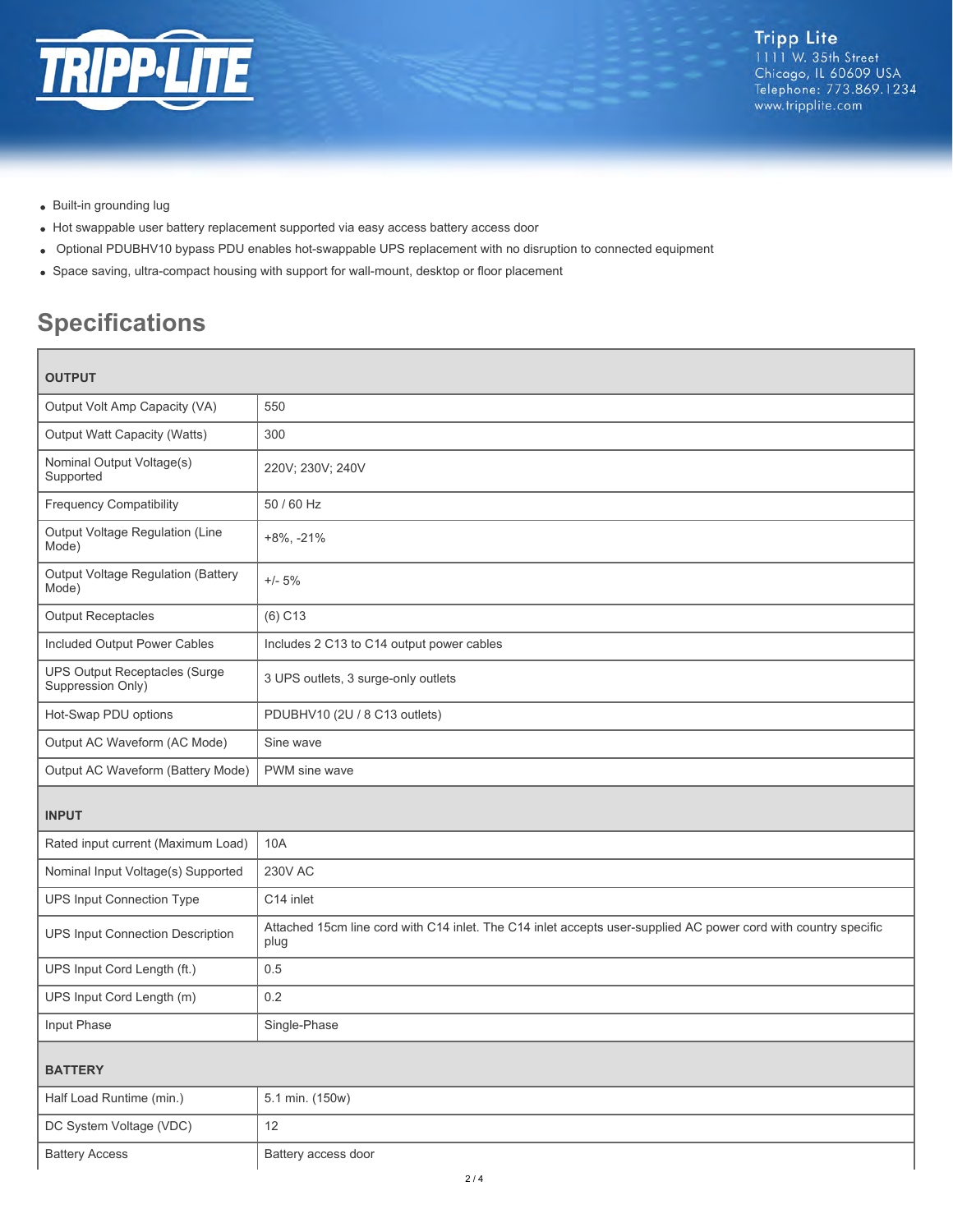

| <b>Battery Replacement Description</b>                           | Hot-swappable, user replaceable batteries                                                                      |  |
|------------------------------------------------------------------|----------------------------------------------------------------------------------------------------------------|--|
|                                                                  |                                                                                                                |  |
| <b>VOLTAGE REGULATION</b>                                        |                                                                                                                |  |
| Voltage Regulation Description                                   | Automatic voltage regulation (AVR) maintains line power operation with an input voltage range of 159 to 282VAC |  |
| Overvoltage Correction                                           | Input voltages between 245 and 282 are reduced by 12%                                                          |  |
| <b>Undervoltage Correction</b>                                   | Input voltages between 159 and 205 are boosted by 14%                                                          |  |
| <b>USER INTERFACE, ALERTS &amp; CONTROLS</b>                     |                                                                                                                |  |
| Switches                                                         | Combination switch controls on/off power status and self-test operation                                        |  |
| Audible Alarm                                                    | Audible alarm indicates power-failure and overload status                                                      |  |
| <b>LED Indicators</b>                                            | 2 LEDs indicate power status and overload/check battery status                                                 |  |
| <b>SURGE / NOISE SUPPRESSION</b>                                 |                                                                                                                |  |
| UPS AC Suppression Joule Rating                                  | 320                                                                                                            |  |
| <b>UPS AC Suppression Response</b><br>Time                       | Instantaneous                                                                                                  |  |
| <b>UPS Dataline Suppression</b>                                  | 1 line TEL/DSL (1 in / 1 out)                                                                                  |  |
| EMI / RFI AC Noise Suppression                                   | Yes                                                                                                            |  |
| <b>PHYSICAL</b>                                                  |                                                                                                                |  |
| Installation Form Factors Supported<br>with Included Accessories | Tower; Ultra-compact desktop                                                                                   |  |
| Primary Form Factor                                              | Desktop                                                                                                        |  |
| <b>UPS Power Module Dimensions</b><br>(hwd, in.)                 | $3.5 \times 11 \times 5.8$                                                                                     |  |
| <b>UPS Power Module Dimensions</b><br>(hwd, cm)                  | 8.9 x 27.9 x 14.6                                                                                              |  |
| UPS Power Module Weight (lbs.)                                   | 8.5                                                                                                            |  |
| UPS Power Module Weight (kg)                                     | 3.9                                                                                                            |  |
| UPS Shipping Dimensions (hwd / in.)                              | $5.5 \times 13.8 \times 9$                                                                                     |  |
| UPS Shipping Dimensions (hwd /<br>cm)                            | 14 x 35.1 x 22.9                                                                                               |  |
| Shipping Weight (lbs.)                                           | 10.2                                                                                                           |  |
| Shipping Weight (kg)                                             | 4.6                                                                                                            |  |
| <b>UPS Housing Material</b>                                      | ABS                                                                                                            |  |
| <b>ENVIRONMENTAL</b>                                             |                                                                                                                |  |
| <b>Operating Temperature Range</b>                               | +32 to +104 degrees Fahrenheit / 0 to +40 degrees Celsius                                                      |  |
| Storage Temperature Range                                        | +5 to +122 degrees Fahrenheit / -15 to +50 degrees Celsius                                                     |  |